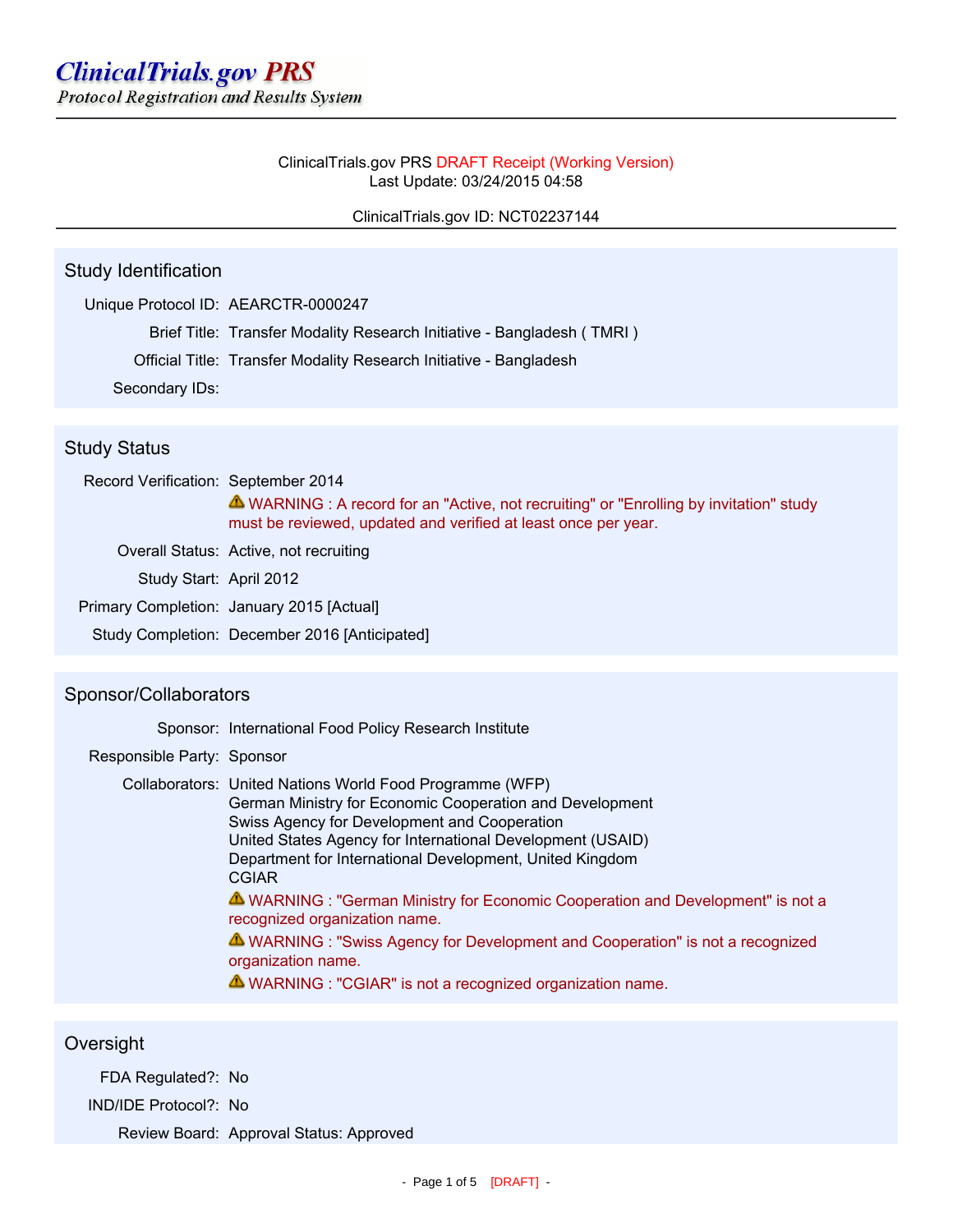|                      | Approval Number: 03/18/2014                                             |
|----------------------|-------------------------------------------------------------------------|
|                      | Board Name: Institutional Review Board (IRB IFPRI)                      |
|                      | Board Affiliation: International Food Policy Research Institute         |
|                      | Phone: 2028624673                                                       |
|                      | Email: ifpri-irb@cgiar.org                                              |
| Data Monitoring?: No |                                                                         |
|                      | <b>Oversight Authorities: United States: Institutional Review Board</b> |

# Study Description

Brief Summary: This is a randomized control trial in two zones of Bangladesh (north and south). Treatment is assigned at the village level where treatments are: cash transfers (north and south); cash transfers + nutrition behavior communication change (north only); food transfers (north and south); food transfers + nutrition behavior communication change (south only); food-cash split (north and south); and controls (north and south). Within treatment localities, women living in very poor households are targeted to receive benefits for two years.

| Detailed Description: O NOTE : Detailed Description: data not enterer |  |  |  |  |  |
|-----------------------------------------------------------------------|--|--|--|--|--|
|-----------------------------------------------------------------------|--|--|--|--|--|

### **Conditions**

| Conditions: Improving Pre-school Anthropometric Status                                         |
|------------------------------------------------------------------------------------------------|
| <b>Improving Household Food Security</b>                                                       |
| Improving Maternal Nutrition Knowledge                                                         |
| <sup>4</sup> NOTE : "Improving pre-school anthropometric status" is not a recognized condition |
| <b>O</b> NOTE: "Improving household food security" is not a recognized condition               |
| <b>W</b> NOTE: "Improving maternal nutrition knowledge" is not a recognized condition          |
|                                                                                                |

Keywords:

### Study Design

|                                | Study Type: Interventional               |
|--------------------------------|------------------------------------------|
| Primary Purpose: Basic Science |                                          |
| Study Phase: N/A               |                                          |
|                                | Intervention Model: Factorial Assignment |
| Number of Arms: 5              |                                          |
|                                | Masking: Open Label                      |
|                                | Allocation: Randomized                   |
| Endpoint<br>Classification:    |                                          |
|                                | Enrollment: 5000 [Anticipated]           |

### Arms and Interventions

| Arms                        | Assigned Interventions |  |
|-----------------------------|------------------------|--|
| Experimental: Cash transfer | Cash transter          |  |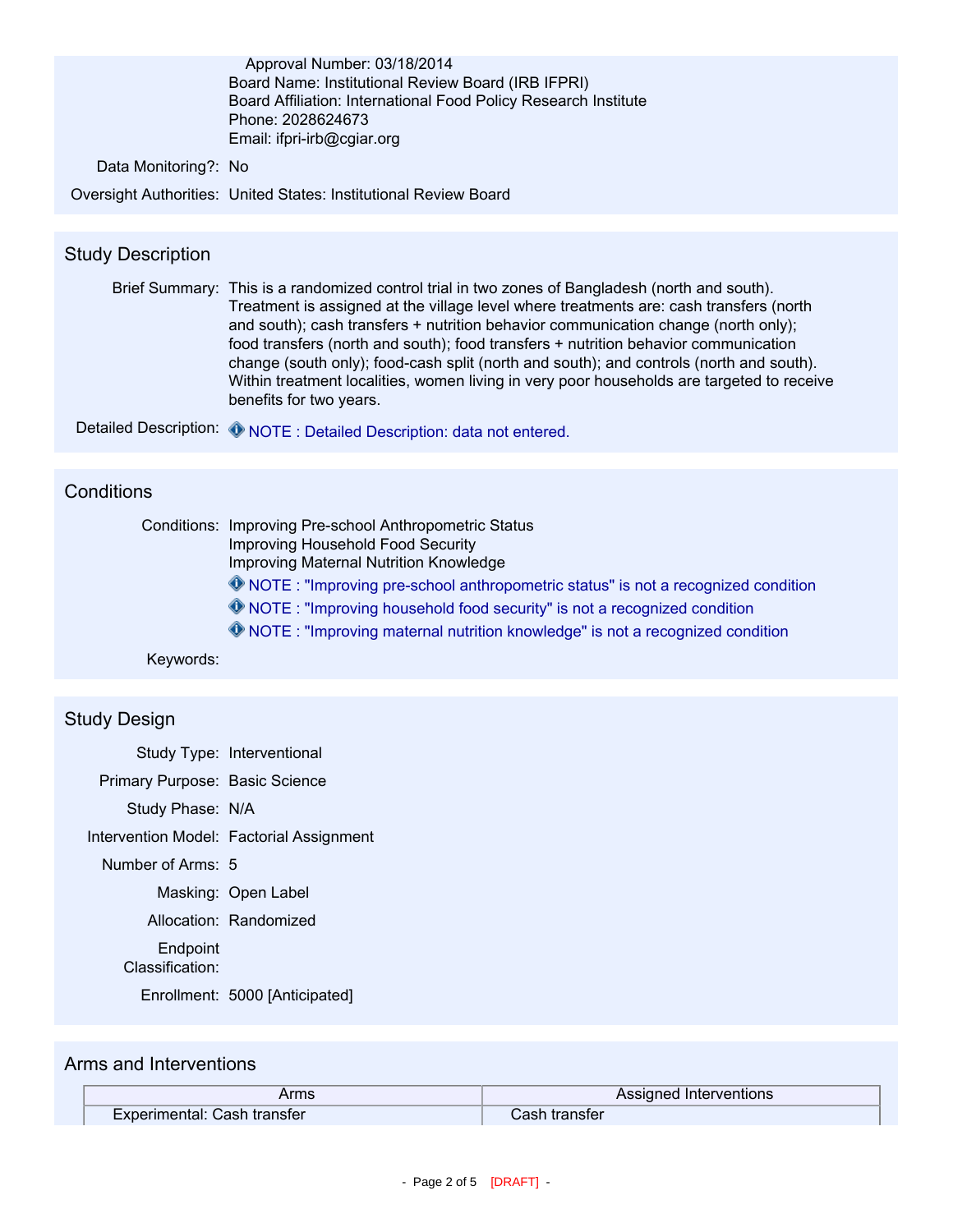| Arms                                                                                           | Assigned Interventions                                     |
|------------------------------------------------------------------------------------------------|------------------------------------------------------------|
| 1500 taka (\$18.75) per household distributed<br>monthly                                       | 1500 taka (\$18.75) per household distributed<br>monthly   |
| Experimental: Food transfer                                                                    | Food transfer                                              |
| 30 kg rice, 2 kg lentils, and 2 kg micro-nutrient                                              | 30 kg rice, 2 kg lentils, and 2 kg micro-nutrient          |
| fortified cooking oil per household distributed<br>monthly                                     | fortified cooking oil per household distributed<br>monthly |
| Experimental: Food and cash transfer                                                           | Food and cash transfer                                     |
| 15 kg of rice; 1 kg of lentils and 1 kg of                                                     | 15 kg of rice; 1 kg of lentils and 1 kg of                 |
| micronutrient fortified cooking oil and 750 taka                                               | micronutrient fortified cooking oil and 750 taka           |
| cash per household, distributed monthly                                                        | cash per household, distributed monthly                    |
| Experimental: Cash transfer + BCC                                                              | Cash transfer                                              |
| 1500 taka (\$18.75) per household distributed<br>monthly Weekly, one hour meetings on maternal | 1500 taka (\$18.75) per household distributed<br>monthly   |
| and child nutrition, sanitation and health                                                     | Behavioral: Behavior Communication Change (BCC)            |
| knowledge, attitudes and practice Occasional                                                   | Weekly, one hour meetings on maternal and                  |
| home visits                                                                                    | child nutrition, sanitation and health knowledge,          |
|                                                                                                | attitudes and practice Occasional home visits              |
| Experimental: Food transfer + BCC                                                              | Food transfer                                              |
| 30 kg rice, 2 kg lentils, and 2 kg micro-nutrient                                              | 30 kg rice, 2 kg lentils, and 2 kg micro-nutrient          |
| fortified cooking oil per household distributed                                                | fortified cooking oil per household distributed            |
| monthly Weekly, one hour meetings on maternal                                                  | monthly                                                    |
| and child nutrition, sanitation and health                                                     | Behavioral: Behavior Communication Change (BCC)            |
| knowledge, attitudes and practice Occasional                                                   | Weekly, one hour meetings on maternal and                  |
| home visits                                                                                    | child nutrition, sanitation and health knowledge,          |
|                                                                                                | attitudes and practice Occasional home visits              |

 NOTE : Intervention 'Behavior Communication Change (BCC)' has not been included in any Arm/Group Descriptions.

### Outcome Measures

Primary Outcome Measure:

1. Child anthropometry

[Time Frame: Baseline. Up to 12 months. Up to 24 months.] [Safety Issue: No] Height for age z scores Weight for height z scores Weight for age z scores Stunting Wasting Outcomes specified in terms of levels one year after intervention started (2013), two years after intervention started and as changes: 2012-2013, 2013-2014 and 2012-2014

2. Child food intake

[Time Frame: Baseline. Up to 12 months. Up to 24 months.] [Safety Issue: No] Number of unique foods consumed in previous 24 hours Number of food groups consumed in previous 24 hours Consumption of specified food groups - animal source foods, dairy, Vitamin A rich foods etc Caloric consumption in previous 24 hours Outcomes specified in terms of levels one year after intervention started (2013), two years after intervention started and as changes: 2012-2013, 2013-2014 and 2012-2014

3. Child health

[Time Frame: Baseline. Up to 12 months. Up to 24 months.] [Safety Issue: No] Did mother report child was ill in previous 2 weeks Outcomes specified in terms of levels one year after intervention started (2013), two years after intervention started and as changes: 2012-2013, 2013-2014 and 2012-2014

4. Distribution of food intake within the household

[Time Frame: Baseline. Up to 12 months. Up to 24 months.] [Safety Issue: No] Consumption of foods by all household members in previous 24 hours as recalled by mothers as measured by yes/no questions on foods, food groups and calories Outcomes specified in terms of levels one year after intervention started (2013), two years after intervention started and as changes: 2012-2013, 2013-2014 and 2012-2014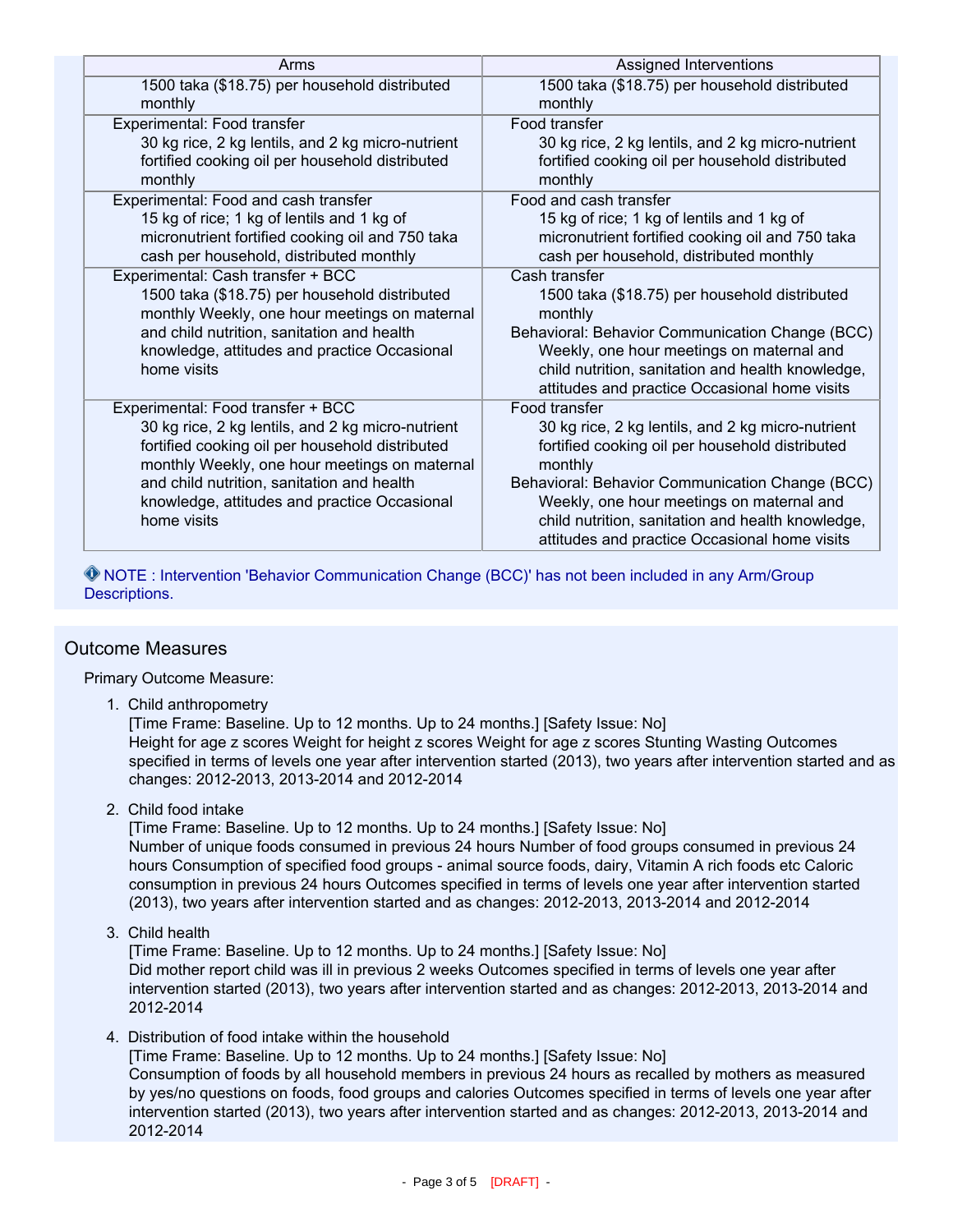#### 5. Household food security

[Time Frame: Baseline. Up to 12 months. Up to 24 months.] [Safety Issue: No] Food groups consumed by household in previous seven days Number of unique foods consumed in previous seven days Number of food groups consumed in previous seven days Number of food groups consumed in previous seven days weighted by nutritional value and frequency of consumption Value of food consumption in previous seven days Household caloric availability in previous seven days Outcomes specified in terms of levels one year after intervention started (2013), two years after intervention started and as changes: 2012-2013, 2013-2014 and 2012-2014

#### 6. Maternal nutrition knowledge

[Time Frame: Baseline. Up to 12 months. Up to 24 months.] [Safety Issue: No] Maternal knowledge of infant and young child feeding practices (IYCF) Knowledge, attitudes, practice of IYCF Scored as yes/no and as a total score on all questions Levels assessed in 2013 and 2014 and as changes between 2012-2013, 2013-2014 and 2012-2014

Secondary Outcome Measure:

7. Household consumption

[Time Frame: Baseline. Up to 12 months. Up to 24 months.] [Safety Issue: No] Value of food consumption in previous seven days Value of monthly non-food consumption Value of monthly non-food consumption by specified sub-groups (clothing, medical expenses, education expenses, transport, consumables, semi-durables) Value of monthly household consumption (food and non-food) Outcomes specified in terms of levels one year after intervention started (2013), two years after intervention started and as changes: 2012-2013, 2013-2014 and 2012-2014

8. Household income

[Time Frame: Baseline. Up to 12 months. Up to 24 months.] [Safety Issue: No] Value of annual income derived from agriculture at endline (2014) Value of annual income derived from nonagricultural sources at endline (2014) Value of annual total income derived from all sources at endline (2014) Change in annual income (agriculture, non-agricultural, total) between 2012-2013, 2013-2014 and 2012-2014 Outcomes specified in terms of levels one year after intervention started (2013), two years after intervention started and as changes: 2012-2013, 2013-2014 and 2012-2014

9. Asset accumulation

[Time Frame: Baseline. Up to 12 months. Up to 24 months.] [Safety Issue: No] Index (z score) of consumer durables Index (z score) of productive assets Index of quality of housing stock Productive land ownership (ha) Outcomes specified in terms of levels one year after intervention started (2013), two years after intervention started and as changes: 2012-2013, 2013-2014 and 2012-2014

#### 10. Women's empowerment

[Time Frame: Up to 12 months. Up to 24 months.] [Safety Issue: No] Index of women's decision making autonomy within the household Index of women's mobility outside the household Outcome measured as level in 2013, level in 2014 and change between 2013-2014

11. Information spillovers to non-beneficiaries

[Time Frame: Up to 24 months.] [Safety Issue: No]

Knowledge of infant and young child feeding practices (IYCF) of mothers Knowledge, attitudes, practice of IYCF Scored as yes/no and as a total score on all questions Non-beneficiaries are mothers living near intervention households (within approximately a 10 minute walk) in the following treatment arms: North: cash, cash + BCC, control. South: food, food + BCC, control. Levels assessed in 2014

NOTE : Normally only one Primary Outcome Measure is specified.

#### **Eligibility**

Minimum Age: 15 Years Maximum Age: 65 Years Gender: Female